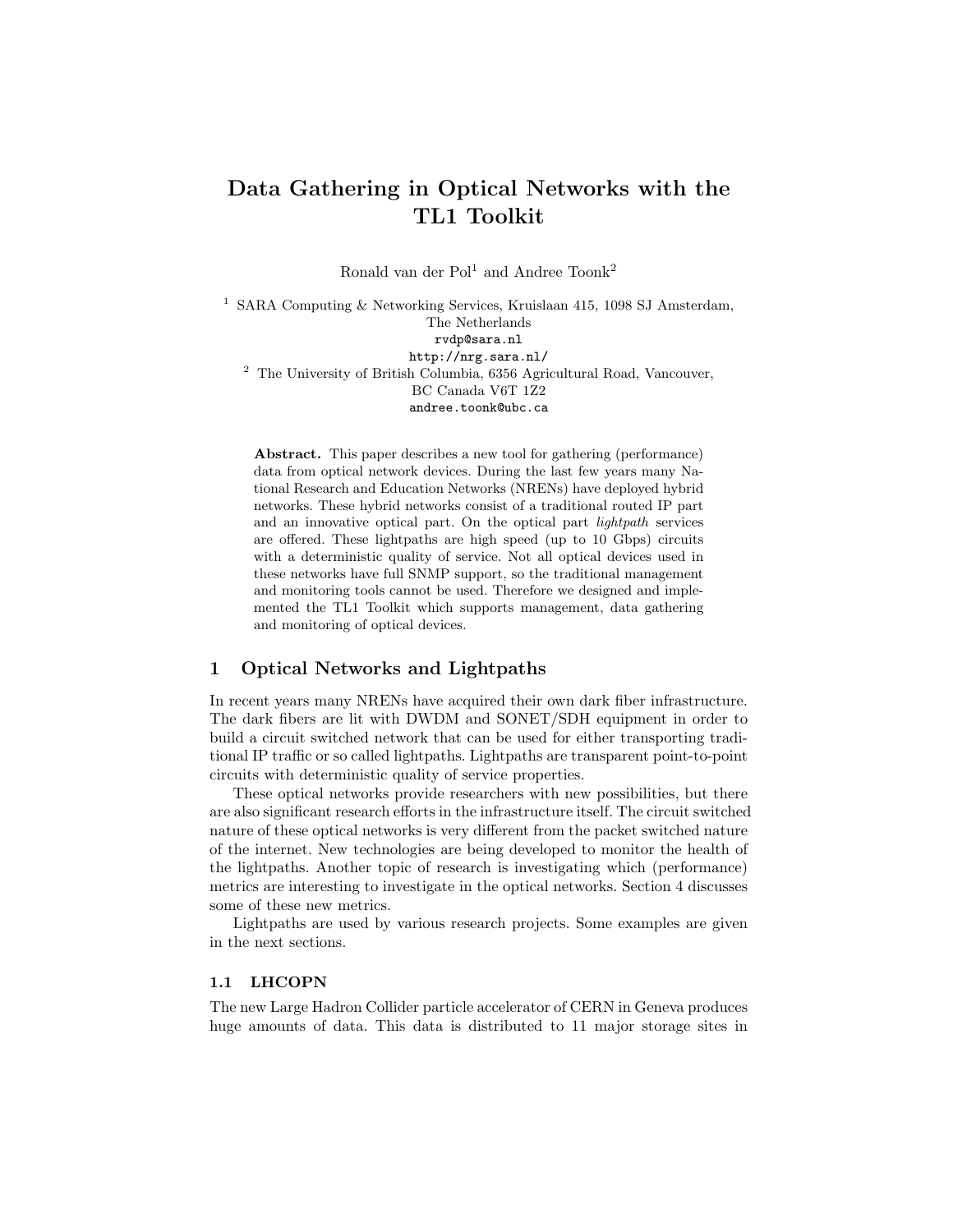Europe, North America and Asia. These sites are connected to CERN and each other with 10 Gbps lightpaths. This network is called the Large Hadron Collider Optical Private Network (LHCOPN).

#### 1.2 eVLBI

eVLBI (electronic Very Large Baseline Interferometry) uses lightpaths to connect several radio telescopes to a central site, where the signals are combined. This creates one big virtual telescope with a much higher resolution than each of the individual telescopes. This can be done real-time, which is a big advantage. Previously, this was done by storing the data on disk or tape and shipping these to the central site, which took days to weeks.

# 2 Dynamic Lightpaths

Currently, most lightpaths are static permanent circuits. But several projects, like DRAGON [7] and Phosphorus [8], are investigating technologies for setting up dynamic lightpaths in networks. Dynamic lightpaths are lightpaths that are setup on-demand and have a relatively short lifetime. End-users will be able to setup these dynamic lightpaths by themselves without needing network operators to do the provisioning. Instead, special reservation and provisioning systems will be deployed to do the lightpath setup.

Dynamic lightpaths have some similarities with calls in telephone networks. Both are circuits that are temporarily setup between two points in the network. There is however a big difference. The probability of failed calls in a telephone network can be described by the Erlang-B function. However, this queuing theory does not apply to dynamic lightpaths as is explained in [6].

The Erlang-B function only applies when the connection requests satisfy the following rules:

- Arrival times between requests for connections must follow a Poisson distribution
- Each connection must use the same capacity
- Hold times for connections must follow an inverse exponential distribution

Dynamic lightpath setup attempts will probably not follow a Poisson distribution. The number of setup attempts will be too small to have sufficient statistical variation. E.g., when a reservation system is used to schedule the setup of dynamic lightpaths, the start times will probably peak at round times (like 8:00 instead of 8:07).

The second rule is also not satisfied. Lightpaths support various speeds, usually multiples of 155 Mbps up to 1 Gbps.

The fact that the Erlang queuing theory does not apply to dynamic lightpath setup makes it is even more important to do measurements in networks that support dynamic lightpaths. Various relevant data can be retrieved form the network. The most important metrics are the amount of static and dynamic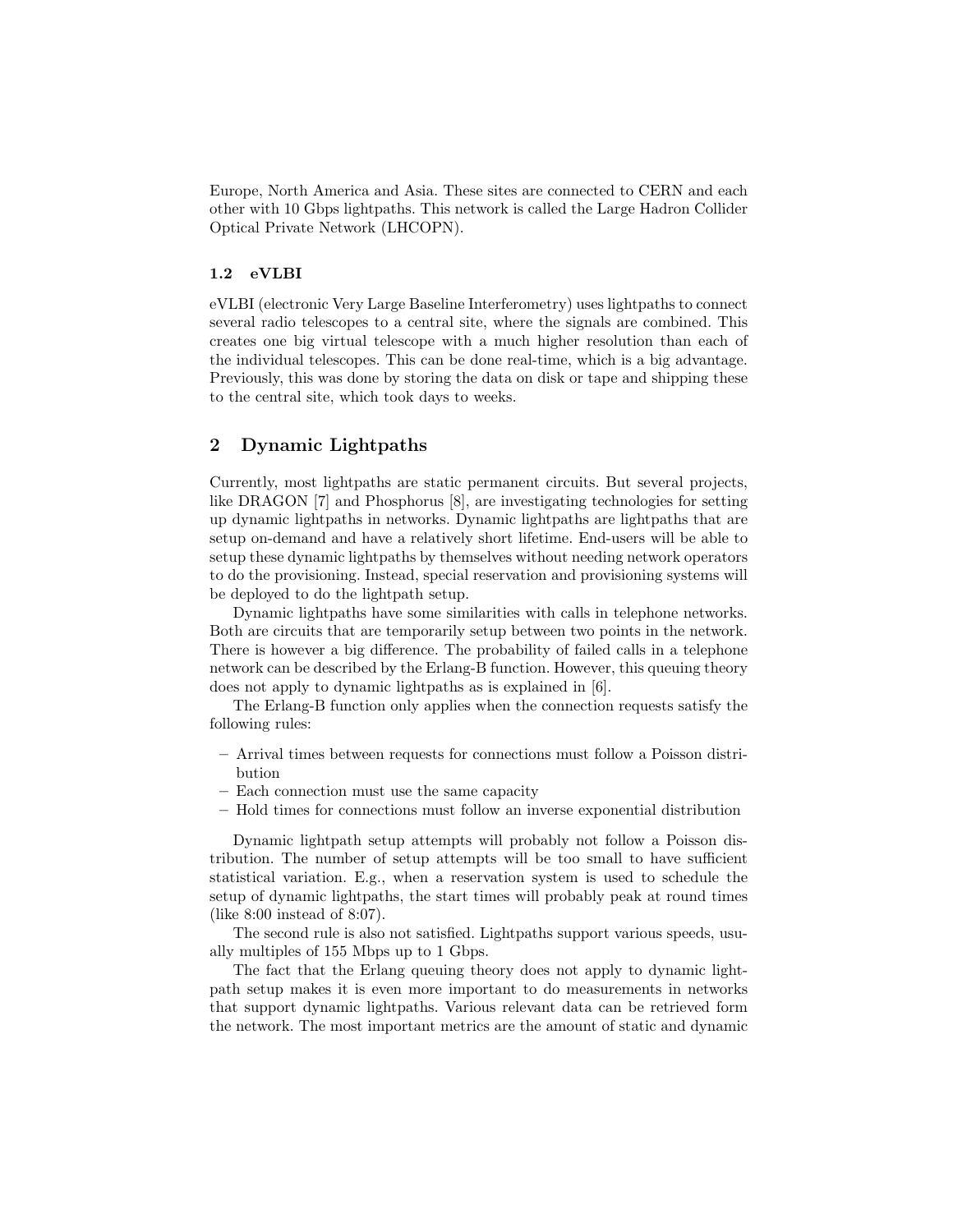lightpaths and the resources used by each of them. The used resources that are relevant to measure are the amount of timeslots, the total capacity of a link and the devices and interfaces used. This will give a better understanding of the usage of dynamic lightpaths and how many timeslots should be reserved for dynamic lightpaths. Too many timeslots for dynamic lightpaths wastes bandwidth and makes it more difficult to find optimal paths for static lightpaths. Too few timeslots for dynamic lightpaths increases the blocking probability. Section 5 describes how the data described above is retrieved from the SURFnet6 network.

# 3 TL1 Toolkit

The TL1 Toolkit is an open source Perl module that makes it easy to write Perl scripts that retrieve data from optical devices. Many optical devices use the Transaction Language 1 (TL1) [1] as command line interface. Unfortunately, the syntax of TL1 is complex and the returned answers are difficult to read. Therefore, we designed and implemented a Perl module that hides the difficult syntax from the user and returns the results in easy to use Perl data structures. With the TL1 Toolkit it becomes easy to write Perl scripts that extract all kinds of data from optical network devices.

#### 3.1 TL1 Session Example

A typical TL1 session consists of logging in to the network device, executing a command, processing the output and logging out of the device. Figure 1 shows an example of a TL1 session.

The first step is logging in to the network device. This is done with the ACT-USER command in line 1. The parameters are the name of the network device, the login name, a unique string (ctag) and a password (not echoed). TL1 parameters must be given in the correct order, separated by a colon. The command is ended with a semi-colon. After the semi-colon is typed in, the device responds with IP, followed by the ctag. The next lines (2 to 5) are the result of the ACT-USER command. It starts with a line with a less-than sign only, followed by a line with the network device name, date and time. Next is a line starting with an M, followed by the ctag and the result code, in the case COMPLD (completed), indicating that the login was successful.

After a successful login, additional TL1 commands can be executed. In this example the RTRV-OM-ETH command is used to retrieve various Ethernet performance data, like inoctets and outoctets, for an interface. The parameters of the RTRV-OM-ETH command are the network device name, the interface name (ETH-1-1-1) and the ctag. The command is again ended with a semi-colon. The performance data starts on line 11. Various Ethernet statistics for the interface are returned.

Finally, on line 20 the CANC-USER command is used to log out of the device. This command has the network device name, the login name and the ctag as parameters. Line 23 indicates that the logout was successful.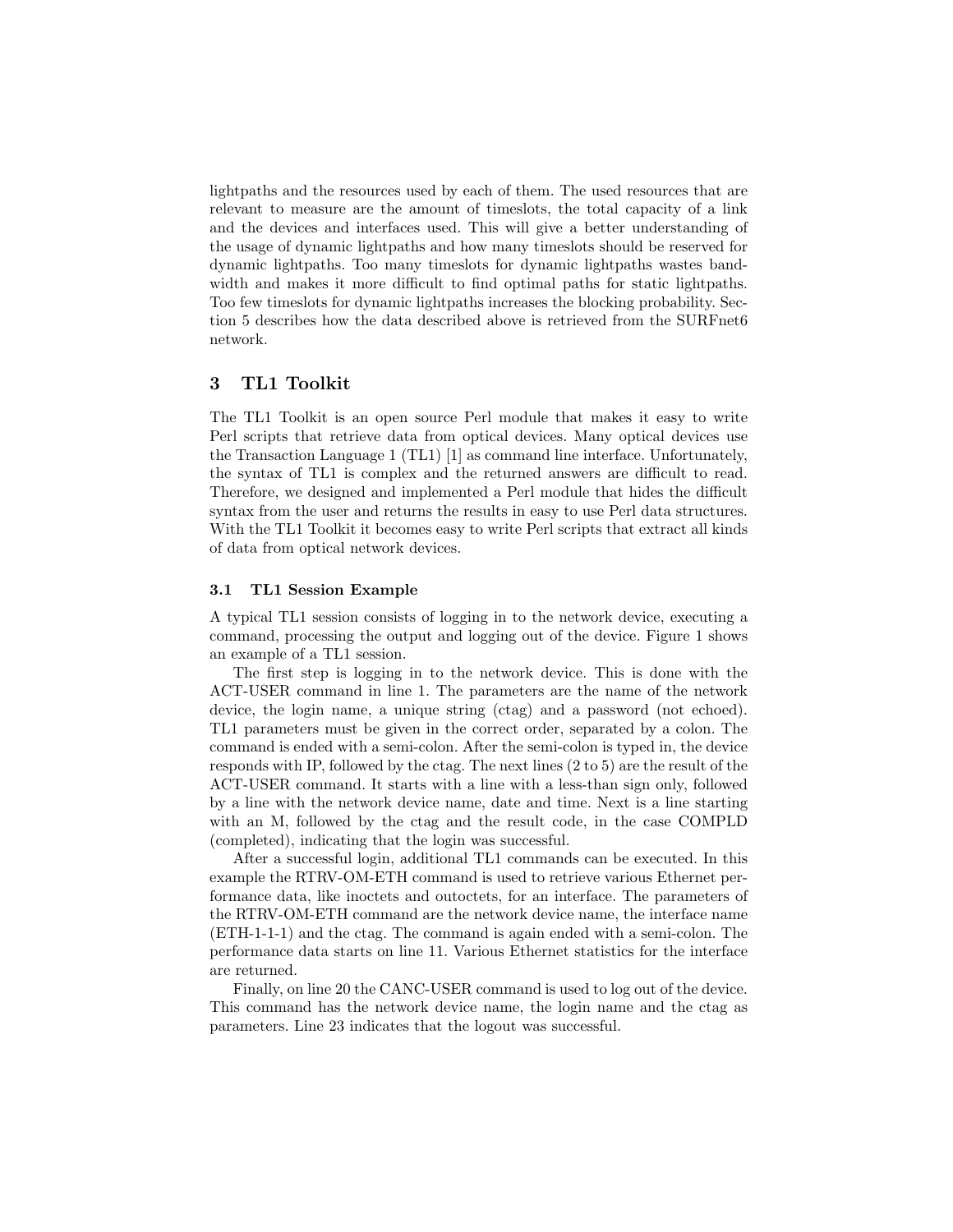```
1 < ACT-USER:"Asd001A_OME4T":USER:42:::;IP 42
   2 <3 "Asd001A_OME4T" 08-09-23 19:34:17
   4 M 42 COMPLD
   5 ;
   6 < RTRV-OM-ETH:"Asd001A_OME4T":ETH-1-1-1:42::;IP 42
   7 <
   8
   9 "Asd001A_OME4T" 08-09-26 12:39:25
  10 M 42 COMPLD
  11 "ETH-1-1-1::INFRAMES=610791,INFRAMESERR=0,
  12 INOCTETS=925839022,INDFR=0,INFRAMESDISCDS=0,
  13 INPAUSEFR=0,INCFR=0,FRTOOSHORTS=0,FCSERR=0,
  14 FRTOOLONGS=0,FRAG=0,JAB=0,SYMBOLERR=0,
  15 OUTFRAMES=1198121,OUTFRAMESERR=0,
  16 OUTOCTETS=930912996,OUTFRAMESDISCDS=0,
  17 OUTPAUSEFR=0,OUTDFR=0,AUTONEGCYCLES=2,
  18 INTERNALMACRXERR=0,INTERNALMACTXERR=0"
  19 ;
  20 < CANC-USER:"Asd001A_OME4T":USER:42;IP 42
  21 <22 "Asd001A_OME4T" 08-09-23 19:35:58
  23 M 42 COMPLD
  24 ;
------------------------------------------------------------
```
------------------------------------------------------------

Fig. 1. This figures shows a typical TL1 session. The session starts with connecting and logging in with ACT-USER. The RTRV-OM-ETH command is used to retrieve various Ethernet statistics. Finally, the CANC-USER command is used to log out of the system.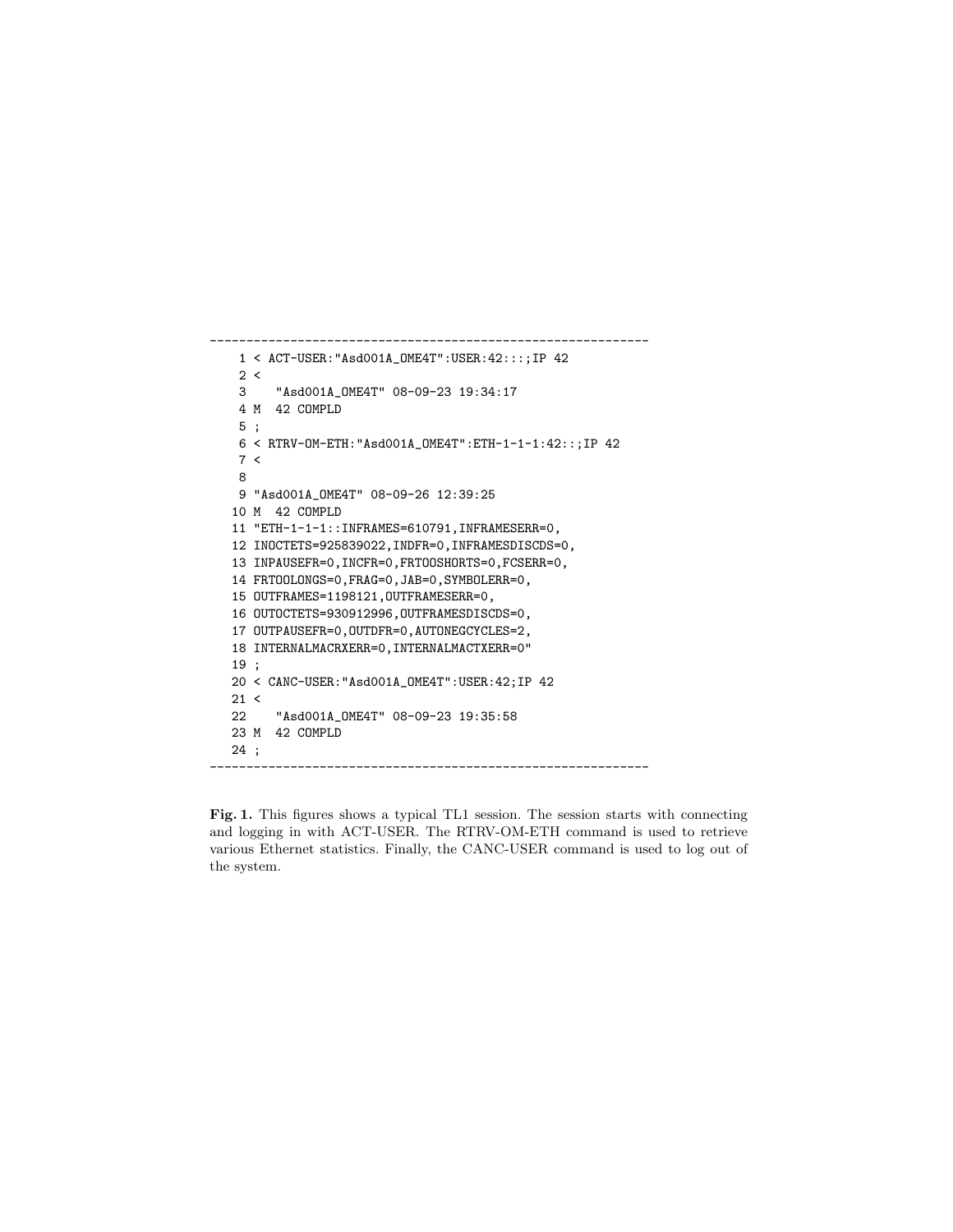The TL1 session in figure 1 shows a number of things. Logging in and logging out requires several parameters. It is hard to remember which parameters are required and in which order. The TL1 Toolkit hides these details from the user. How this is done is described in the section 3.2.

#### 3.2 TL1 Toolkit Script Example

Figure 2 shows how the TL1 session of figure 1 can be done using a TL1 Toolkit [2] Perl script.

```
------------------------------------------------------------
   1 #!/usr/bin/perl -w
   2
   3 use tl1;
   4
   5 my t11 = t11 - \text{new}6 hostname => 'node',
   7 username => 'user',
   8 password => 'passwd',
   9 peerport => 23,
  10 verbose => 0,
  11 );
  12
  13 if ($tl1->open() == 0) {
  14 print "Could not connect to $tl1->{hostname}\n";<br>15 exit 1:
            exit 1;
  16 }
  17
  18 $tl1->{slot} = 1;
  19 $tl1->{port} = 1;
  20 print $tl1->retr_inoctets(), "\n",
  21
  22 $tl1->close();
                                    ------------------------------------------------------------
```
Fig. 2. This is an example of a Perl script that uses the TL1 Toolkit to connect, login and retrieve Ethernet inoctets data from an optical device.

First, in line 5 to 11 an instance of the TL1 Toolkit module is created. It expects a couple of parameters, such as a hostname, the login name and a password. In line 13 the open method is called. This takes care of connecting and logging in to the device. Line 18 and 19 set the slot and port numbers of the interface. Line 20 calls the *retr\_inoctets* method which returns the number of inoctets. Finally, in line 22 the close method is called. This takes care of logging out of the device and disconnecting.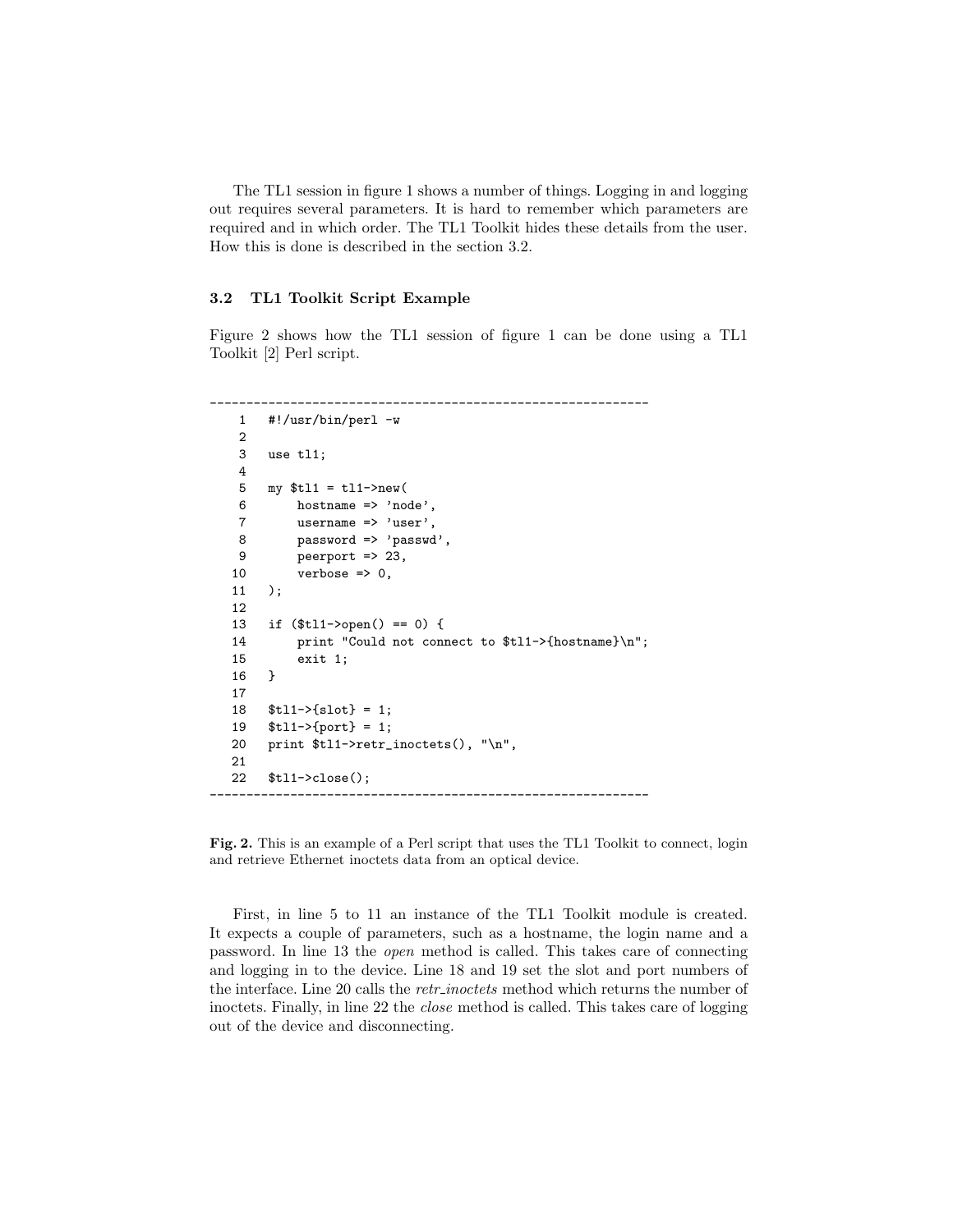This example shows that it is easy to retrieve performance data from an optical device with a relatively simple Perl script. The TL1 Toolkit supports a variety of functions for frequently used TL1 commands; in addition there is also a generic cmd function that can be used to send any TL1 command to a device and parse the output with Perl.

The TL1 Toolkit is open source and released with an Apache2 license. It can be downloaded from  $http://nrg.sara.nl/TL1-Toolkit$  [2]. It is device agnostic and has been used on various devices of various vendors. Among them are Adva, Ciena, Cisco and Nortel.

# 4 Metrics in Optical Networks

The (performance) metrics in optical networks are different from the metrics used in the traditional routed Internet. Traffic in optical networks is transported over circuits instead of via packets. Parameters like RTT and jitter are not very interesting because of the deterministic nature of circuits. But on the other hand new parameters become important, like the timeslot usage on links. Timeslot usage is an important metric used in capacity planning for optical networks. Section 5 describes how this is done in the Dutch NREN (SURFnet6).

Other possibly interesting metrics are the parameters involving the laser equipment, like voltages, power transmitted and received, optical loss, etc. This may give early warnings about degrading of the equipment or changes in optical impairments of the fibers.

# 5 Lightpath Data retrieval in SURFnet6

The TL1 Toolkit is used to retrieve data from the SURFnet6 network. SURFnet6 is the Dutch NREN and is a hybrid network. It has about 200 lightpaths. Various data is retrieved from the SURFnet6 network. This is done by running TL1 Toolkit Perl scripts periodically. The retrieved data is stored in a database. A website was built to show the information from the database in various ways.

Section 5.1 describes how this data is used for static lightpath planning in SURFnet6. Section 5.2 describes how the data is used for capacity management and what can be done when dynamic lightpaths will be introduced in SURFnet6.

#### 5.1 Lightpath Planning

The SURFnet6 lightpath part of the network consists of around 100 devices. It soon turned out that with a network of this size manual planning of lightpaths was impossible. Therefore a planning tool [4] was written for SURFnet6. This uses the TL1 Toolkit in various ways. In order to find a path from A to B, the topology of SURFnet6 must be made available to the planning tool. The Network Description Framework [5] of the University of Amsterdam is used to describe the topology. The NDL topology file is generated automatically by running a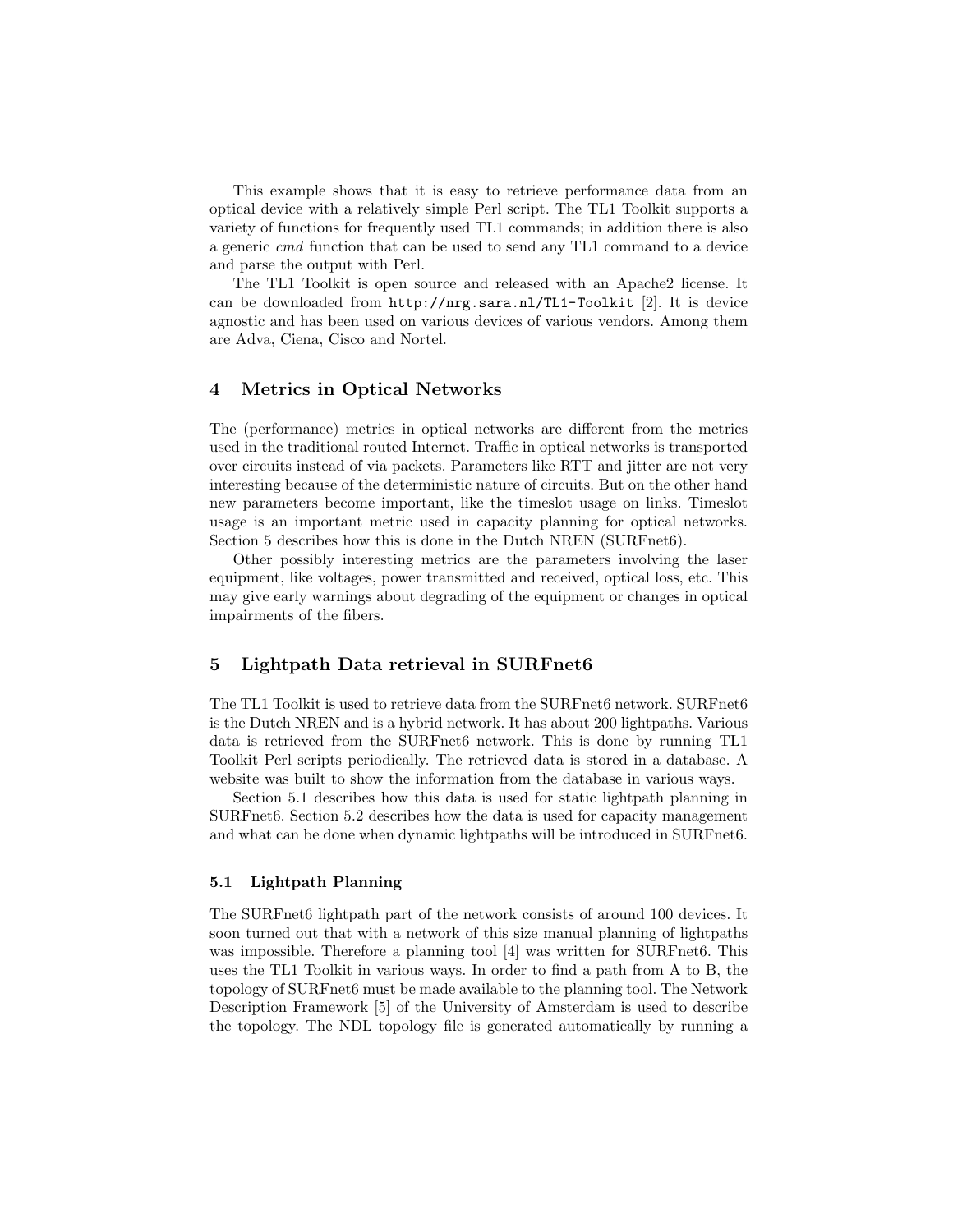TL1 Toolkit script that discovers the topology information from the network using the SDH section trace information. The current SURFnet topology file consists of more than 14,000 lines.

Another script retrieves the used resource data of all the lightpaths from the network. This data is stored in the database. For each lightpaths the devices, interfaces and timeslots are stored.

The planning tool uses the NDL topology file to generate a mathematical graph of the network. In this graph a constraint based shortest path algorithm (Dijkstra) is used to find paths between two points in the network. The constraints are the timeslots already in use in the network and various links weights that represent network usage policies. Typically, the paths found are first reserved in the database so that no other lightpaths can use those resources. At a later stage, when all the formalities are completed, the lightpath is provisioned in the network.

Figure 3 shows the timeslot usage for one particular network device. For all its interfaces the timeslot usage (free, reserved and used) is shown.



Fig. 3. This figure shows how timeslot usage is represented. The first column is the network device interface. This is followed by a row of timeslots. The timeslots are given in VC4s (7 for 1GE, 16 for OC48 and 64 for OC192). Each timeslot can have three possible values, u for in use, f for free and r for reserved.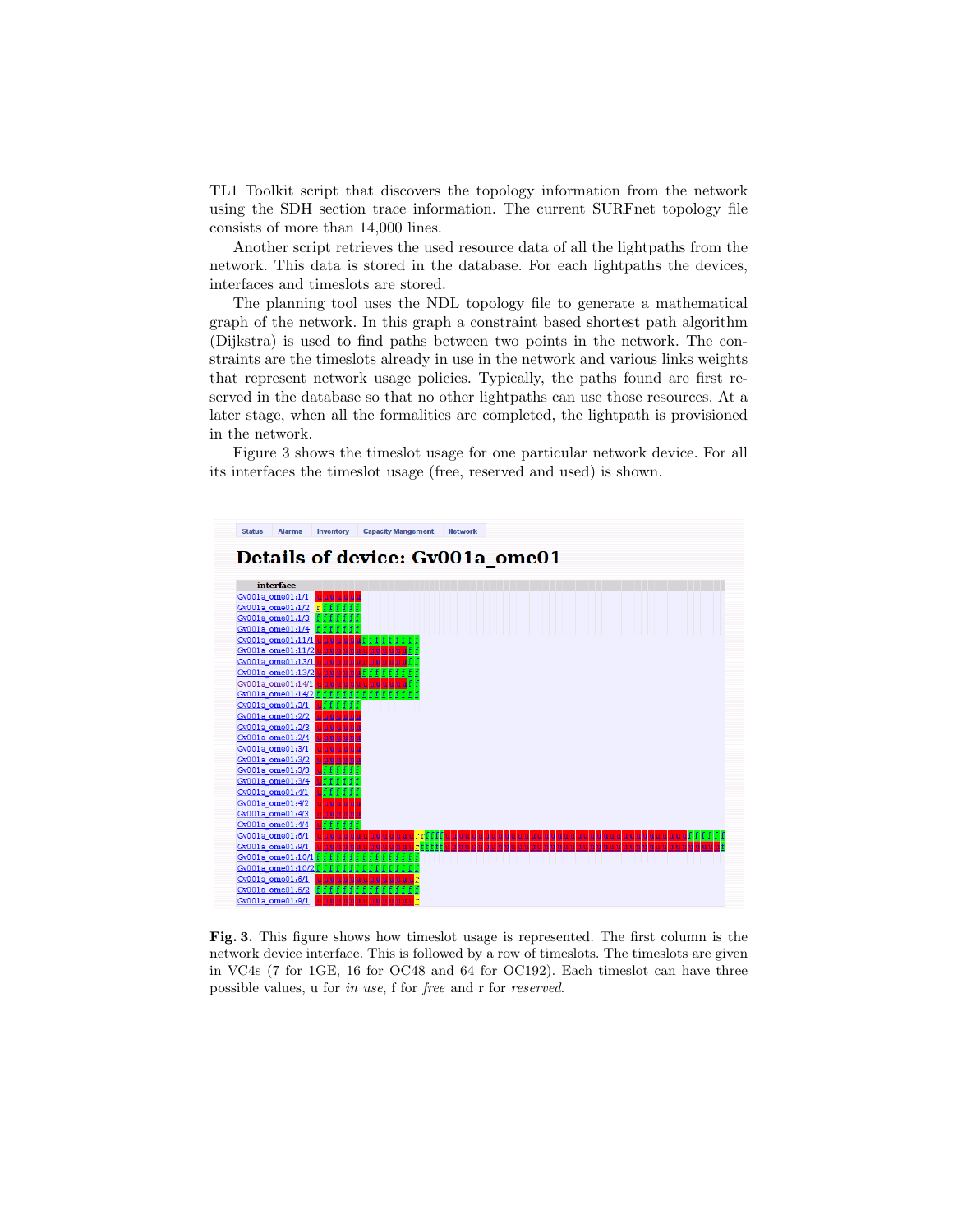#### 5.2 Capacity Management

Section 5.1 described that the resources used by lightpaths are stored in a database. At the time of writing SURFnet6 did not support dynamic lightpaths yet. This dynamic lightpath service is planned for December 2008. So the database contains information about reserved and provisioned permanent lightpaths only. However, when dynamic lightpaths are introduced, the same software can be used to retrieve information about dynamic lightpaths. Each lightpath has an identifier and dynamic lightpath will get an identifier that distinguishes them from static lightpaths.

This information can be used in several ways. We are currently working on algorithms to optimize routing of static lightpaths in an optical network. From time to time it may be beneficial to re-route some of the static lightpaths in order to make more efficient use of the network.

Another research topic will be network simulations. The SURFnet6 network is constantly expanded with new interfaces, links and devices. In order to make good decisions about where increasing the capacity has the most benefit, it might be useful to first run some simulations of the expanded network first.

Figure 4 shows a representation of timeslot usage in the complete network. This web page shows all devices in the network. For each device the card type of all its slots is shown. For SDH cards the timeslots used and the total amount of timeslots of that interface are shown.

|               |                            |         |                 | <b>Capacity Mangement</b> |         |                |                |                        |         |                 |                                         |                         |                   |
|---------------|----------------------------|---------|-----------------|---------------------------|---------|----------------|----------------|------------------------|---------|-----------------|-----------------------------------------|-------------------------|-------------------|
|               | <b>Available Timeslots</b> |         |                 |                           |         |                |                |                        |         |                 |                                         |                         |                   |
|               | device                     | slot 1  | slot 2          | slot 3                    | slot 4  | slot 5         | slot 6         | slot 9                 |         |                 | slot 10 slot 11 slot 12 slot 13 slot 14 |                         |                   |
| Ah001a ome01  |                            | 4xGE    | 4xGE            | 4xGE                      |         | 186/192        | 30/192         | 30/192                 | 183/192 |                 |                                         |                         | L <sub>2</sub> SS |
| Alr001a ome01 |                            | 4xGE    |                 |                           |         |                | 84/192         | 108/192 168/192        |         |                 |                                         |                         | L <sub>2</sub> SS |
| Amf001a ome01 |                            | 4xGE    |                 |                           |         |                |                | 108/192 126/192        |         |                 |                                         | L <sub>2</sub> SS       |                   |
| Amr001a ome01 |                            | 48/48   | 4xGE            | 4xGE                      |         | 69/192         |                | 114/192 192/192        |         |                 |                                         |                         | L2SS              |
| Ap001a ome01  |                            | 4xGE    | 4xGE            |                           |         | 183/192 30/192 |                | 30/192                 | 186/192 |                 |                                         | L <sub>2</sub> SS       | L2SS              |
| Asd001a ome01 |                            | 171/192 |                 |                           |         | 21/192         | 30/192         | 66/192                 | 48/192  | 51/192          | 24/192                                  | 60/192                  | 147/192           |
| Asd001a ome02 |                            | 192/192 |                 | 54/192                    |         | 126/192 72/192 |                |                        | 57/192  |                 | 120/192                                 | 12/192                  | 81/192            |
| Asd001a ome03 |                            | 4xGE    | 48/192          | 4xGE                      | 4xGE    | 24/192         | 54/192         | 48/192                 | 21/192  | 81/192          | 96/192                                  | 138/192 75/192          |                   |
| Asd001a ome04 |                            | 4xGE    | 4xGE            | 4xGE                      | 147/192 | 69/192         | 105/192 90/192 |                        | 30/192  | 12/192          | 57/192                                  | 69/192                  | 108/192           |
| Asd001a ome05 |                            | 4xGE    | 4xGE            | 4xGE                      | 4xGE    | 54/192         | 105/192 39/192 |                        | 66/192  |                 | 120/192 102/192 171/192                 |                         |                   |
| Asd001a ome06 |                            | 4xGE    | 4xGE            | 4xGE                      | 4xGE    | 81/192         | 57/192         | 114/192 126/192 60/192 |         |                 | 180/192                                 |                         |                   |
| Asd001a ome07 |                            | 4xGE    | 4xGF            | 4xGE                      | 4xGF    | 120/192 51/192 |                | 108/192 72/192         |         | 84/192          | 51/192                                  | 18/192                  |                   |
| Asd001a ome09 |                            | 4xGE    | 4xGE            | 4xGE                      | 4xGE    | 84/192         |                | 108/192 108/192 6/48   |         |                 |                                         |                         |                   |
| Asd001a ome10 |                            | 4xGE    | 4xGE            | 4xGE                      | 4xGE    | 48/192         |                | 108/192 132/192        |         |                 |                                         | 4xGE                    | 4xGE              |
| Asd002a ome01 |                            |         | 171/192 162/192 |                           |         | 66/192         | 15/192         | 12/192                 | 48/192  | 24/192          |                                         | 57/192                  |                   |
| Asd002a ome02 |                            | 192/192 |                 |                           |         | 18/192         | 105/192        |                        | 57/192  | 54/192          | 60/192                                  | 48/192                  | 108/192           |
| Asd002a ome03 |                            | 4xGE    | 4xGE            |                           |         | 6/192          | 18/192         | 39/192                 | 12/192  | 60/192          |                                         | 117/192 138/192 132/192 |                   |
| Asd002a ome04 |                            | 4xGE    | 4xGE            |                           |         | 69/192         | 126/192        | 27/192                 | 15/192  | 48/192          | 144/192                                 |                         |                   |
| Asd002a ome05 |                            | 4xGE    | 4xGE            | 4xGE                      |         | 87/192         | 51/192         | 99/192                 | 66/192  |                 | 108/192 171/192                         |                         |                   |
| Asd002a ome06 |                            | 4xGE    | 4xGE            | 4xGE                      |         | 84/192         | 33/192         | 156/192 105/192 57/192 |         |                 | 87/192                                  |                         |                   |
| Asd002a ome07 |                            | 4xGE    | 4xGE            | 4xGE                      | 4xGE    | 81/192         |                | 171/192 108/192 18/192 |         | 126/192 162/192 |                                         |                         |                   |
| Asd003a ome01 |                            | 4xGE    | 4xGE            |                           |         |                |                | 108/192 108/192        |         |                 |                                         |                         |                   |

Fig. 4. This figure shows a representation of timeslot usage. In the overview the slots of all devices are shown. For each slot, the card type is shown and for SDH cards the number of used and total available timeslots is shown.